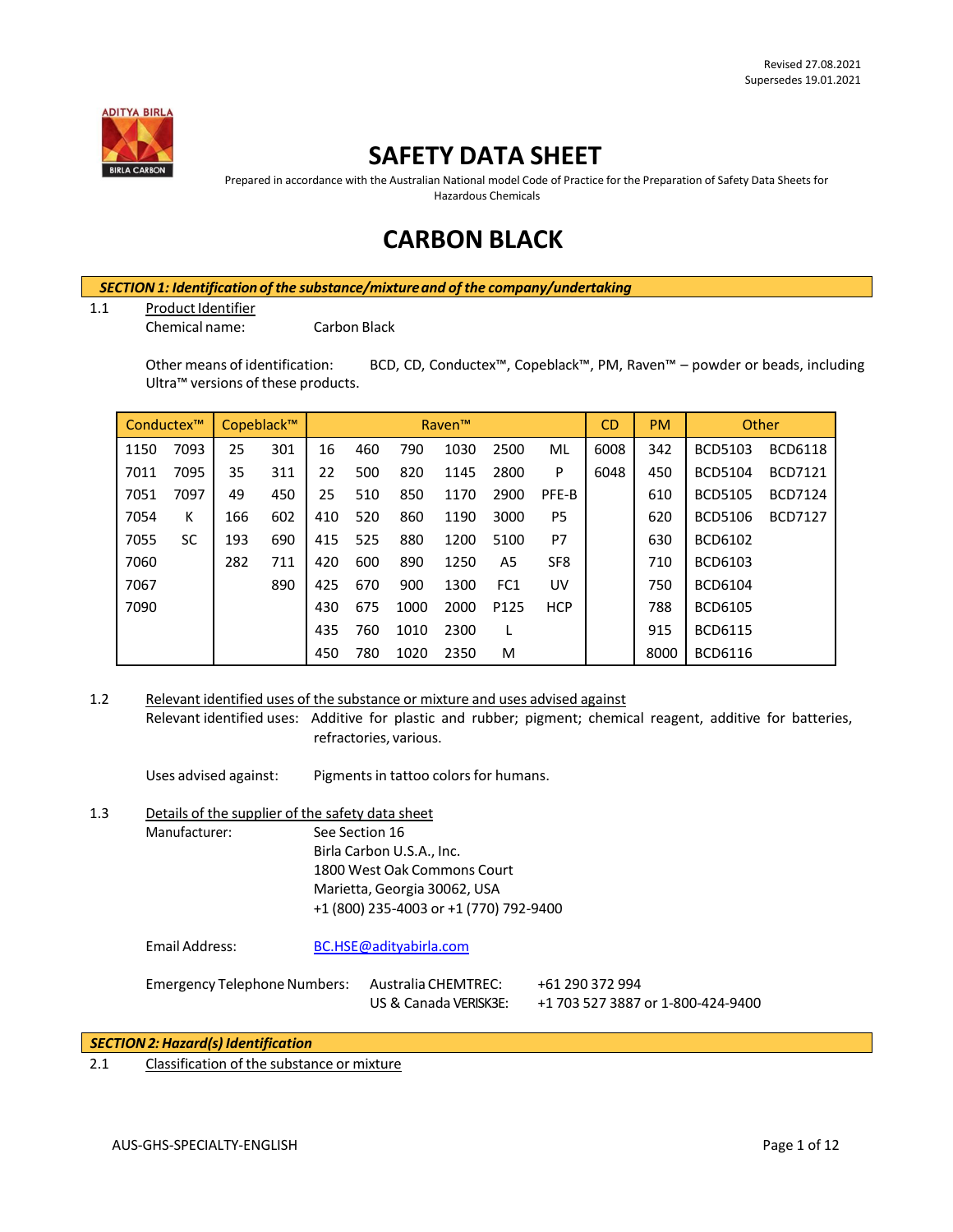## Australia: Not a hazardous substance or mixture according to the Globally Harmonized System (GHS) Rev. 3, referred to by the Australia Model Work Health and Safety Regulation (WHS).

2.2 Label elements Pictogram: None Signal Word: None Hazard Statement: None Precautionary Statement: None

## 2.3 Other hazards

This substance is classified as hazardous as a combustible dust by the United States 2012 OSHA Hazard Communication Standard (29 CFR 1910.1200) and the Canadian Hazardous Products Regulation (HPR) 2015. The signal word, hazard statement and precautionary statementsin the United States and Canada are: WARNING May form combustible dust concentrations in air. Keep away from all ignition sources including heat, sparks and flame. Prevent dust accumulations to minimize explosion hazard. Do not expose to temperatures above 300°C. Hazardous products of combustion can include carbon monoxide, carbon dioxide, oxides of sulfur, and organic products.

- Eye: May cause reversible mechanical irritation.
- Skin: May cause mechanical irritation, soiling, and drying of skin. No cases of sensitization in humans have been reported.
- Inhalation: Dust may be irritating to the respiratory tract. Provide local exhaust ventilation. See Section 8.
- Ingestion: Adverse health effects are not expected.
- Carcinogenicity: Carbon black is listed by the International Agency for Research on Cancer (IARC) as a Group 2B substance (*possibly carcinogenic to humans).* See Section 11.

## *SECTION 3: Composition/information on ingredients*

## 3.1 Substance

- 3.1.1 Carbon Black (amorphous) 100%
- 3.1.2 CAS Number: 1333-86-4
- 3.1.3 Synonyms: carbon black, furnace black

## *SECTION 4: First-aid measures*

| 4.1 |             | Description of first-aid measures                                                                                              |
|-----|-------------|--------------------------------------------------------------------------------------------------------------------------------|
|     | Inhalation: | Take affected persons into fresh air. If necessary, restore normal breathing through standard<br>first aid measures.           |
|     | Skin:       | Wash skin with mild soap and water. If symptoms persist, seek medical attention.                                               |
|     | Eye:        | Rinse eyes thoroughly with large volumes of water keeping eyelids open. If symptoms develop,<br>seek medical attention.        |
|     | Ingestion:  | Do not induce vomiting. If conscious, give several glasses of water. Never give anything by<br>mouth to an unconscious person. |

AUS-GHS-SPECIALTY-ENGLISH **Page 2 of 12** 4.2 Most important symptoms, both acute and delayed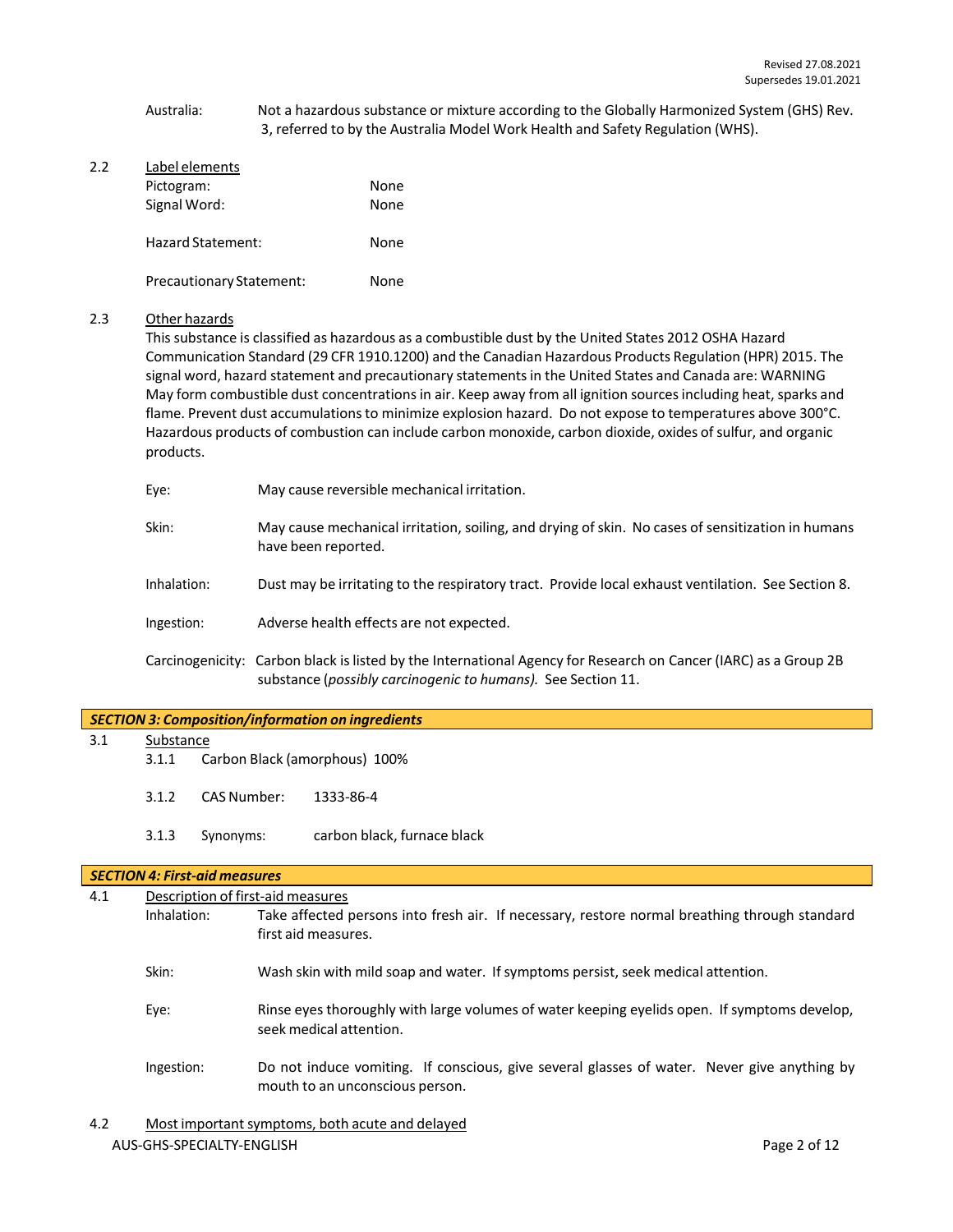- Symptoms: Irritating to the eyes and respiratory tract if exposed above the occupational exposure limits. See Section 2.
- 4.3 Indication of any immediate medical attention and special treatment needed Note to physicians: Treatsymptomatically

|     | <b>SECTION 5: Fire-fighting measures</b>                                                            |  |                                                                                                                                                                                                                                                      |                                                                                                                                                              |  |  |
|-----|-----------------------------------------------------------------------------------------------------|--|------------------------------------------------------------------------------------------------------------------------------------------------------------------------------------------------------------------------------------------------------|--------------------------------------------------------------------------------------------------------------------------------------------------------------|--|--|
| 5.1 | Extinguishing media<br>Suitable extinguishing media:                                                |  | recommended if water is used.                                                                                                                                                                                                                        | Use foam, carbon dioxide $(CO_2)$ , dry chemical, or water fog. A fog spray is                                                                               |  |  |
|     | Unsuitable extinguishing media:                                                                     |  | potentially explosible dust-air mixture.                                                                                                                                                                                                             | Do not use high pressure media which could cause the formation of a                                                                                          |  |  |
| 5.2 | Special hazards arising from the substance or mixture<br>Special hazards arising from the chemical: |  | It may not be obvious that carbon black is burning unless the<br>material is stirred and sparks are apparent. Carbon black that has<br>been on fire should be closely observed for at least 48 hours to<br>ensure no smoldering material is present. |                                                                                                                                                              |  |  |
|     | <b>Hazardous Combustion Products:</b>                                                               |  |                                                                                                                                                                                                                                                      | Carbon monoxide (CO), carbon dioxide (CO <sub>2</sub> ), and oxides of sulfur.                                                                               |  |  |
| 5.3 | Advice for fire fighters<br>Special protective equipment for fire-fighters:                         |  |                                                                                                                                                                                                                                                      | Wear full protective firefighting gear, including self-<br>contained breathing apparatus (SCBA). Wet carbon black<br>produces very slipper walking surfaces. |  |  |

|       | <b>SECTION 6: Accidental release measures</b>               |                                                                                                                                                                                                                                                                                                                       |
|-------|-------------------------------------------------------------|-----------------------------------------------------------------------------------------------------------------------------------------------------------------------------------------------------------------------------------------------------------------------------------------------------------------------|
| 6.1   |                                                             | Personal precautions, protective equipment and emergency procedures                                                                                                                                                                                                                                                   |
|       | Personal precautions:                                       | Wet carbon black produces slippery walking surfaces. Avoid dust formation. Wear                                                                                                                                                                                                                                       |
|       |                                                             | appropriate personal protective equipment and respiratory protection. See Section 8.                                                                                                                                                                                                                                  |
|       | For emergency responders:                                   | Use personal protective equipment recommended in section 8.                                                                                                                                                                                                                                                           |
| $6.2$ | <b>Environmental precautions</b>                            |                                                                                                                                                                                                                                                                                                                       |
|       | Environmental precautions:                                  | Carbon black poses no significant environmental hazards. Contain spilled<br>product on land, if possible. As a matter of good practice, minimize<br>contamination of sewage water, soil, groundwater, drainage systems, or<br>bodies of water.                                                                        |
| 6.3   |                                                             | Methods and materials for containment and cleaning up                                                                                                                                                                                                                                                                 |
|       | Methods for containment:                                    | Prevent further leakage or spillage if safe to do so.                                                                                                                                                                                                                                                                 |
|       | Methods for cleaning up:                                    | Small spills should be vacuumed when possible.<br>Dry sweeping is not<br>recommended. A vacuum equipped with high efficiency particulate air (HEPA)<br>filtration is recommended. If necessary, light water spray will reduce dust for<br>dry sweeping. Large spills may be shoveled into containers. See Section 13. |
| 6.4   | Reference to other sections<br>Reference to other sections: | See section 8. See section 13.                                                                                                                                                                                                                                                                                        |

*SECTION 7: Handling and storage*

7.1 Precautions for safe handling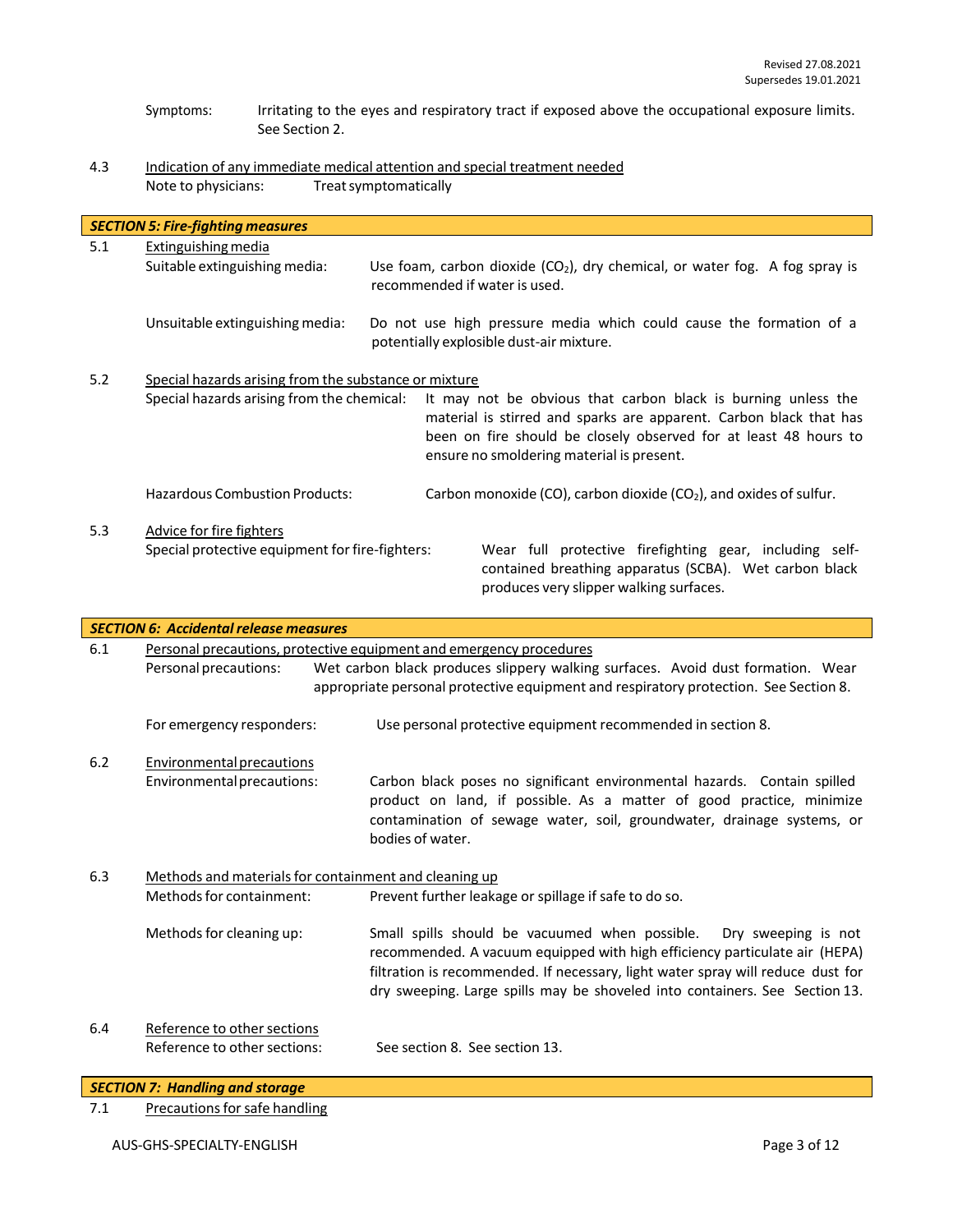Advice on safe handling: Avoid dust formation. Do not breathe dust. Provide appropriate local exhaust to minimize dust formation. Do not use compressed air.

> Take precautionary measures against static discharges. Provide adequate precautions, such as electrical grounding and bonding, or inert atmospheres. Grounding of equipment and conveying systems may be required under certain conditions. Safe work practices include the elimination of potential ignition sources in proximity to carbon black dust; good housekeeping to avoid accumulations of dust on all surfaces; appropriate exhaust ventilation design and maintenance to control airborne dust levels to below the applicable occupational exposure limit. If hot work is required, the immediate work area must be cleared of carbon black dust.

General hygiene considerations: Handle in accordance with good industrial hygiene and safety practices.

#### 7.2 Conditions for safe storage, including any incompatibilities

Storage conditions: Keep in a dry, cool, and well-ventilated location. Store away from heat, ignition sources, and strong oxidizers.

> Carbon black is not classifiable as a Division 4.2 self-heating substance under the UN test criteria. However, current UN criteria for determining if a substance is selfheating is volume dependent. This classification may not be appropriate for large volume storage container.

> Before entering vessels and confined spaces containing carbon black, test for adequate oxygen, flammable gases and potential toxic air contaminants. Do not allow dust to accumulate on surfaces.

#### Incompatiblematerials: Strong oxidizers.

## *SECTION 8: Exposure controls/personal protection*

## 8.1 Control parameters

Exposure guidelines: Representative occupational exposure limits currently available for carbon black (CAS number: 1333-86-4).

| Country   | Concentration, mg/m3 |
|-----------|----------------------|
| Australia | 3.0, TWA, inhalable  |

## 8.2 Exposure controls

Engineering controls: Use process enclosures and/or exhaust ventilation to keep airborne dust concentrations below the occupational exposure limit.

#### Personal Protective Equipment (PPE)

Respiratory: Approved air purifying respirator (APR) should be used where airborne dust concentrations are expected to exceed occupational exposure limits. Use a positivepressure, air supplied respirator if there is any potential for uncontrolled release, exposure levels are not known, or in circumstances where APRs may not provide adequate protection.

> When respiratory protection is required to minimize exposures to carbon black, programs should follow the requirements of the appropriate governing body for the country, province or state. Selected references to respiratory protection standards are provided below:

• OSHA 29CFR1910.134, Respiratory Protection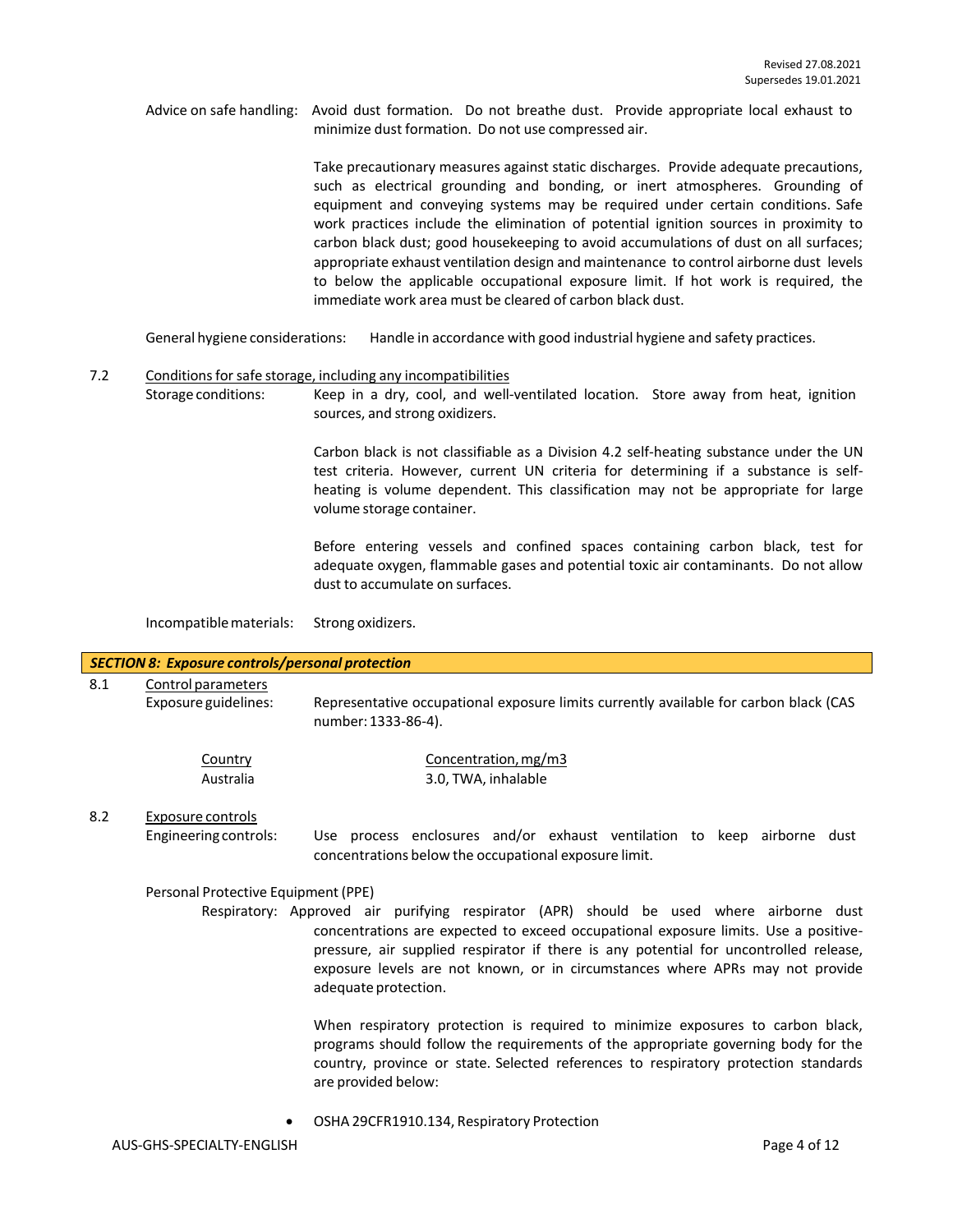- CR592 Guidelines for Selection and Use of Respiratory Protective Devices (CEN)
- German/European Standard DIN/EN 143, Respiratory Protective Devices for Dusty Materials(CEN)

| Hand protection:     | Wear protective gloves. Use a barrier cream. Wash hands and skin with mild<br>soap and water.                                                  |
|----------------------|------------------------------------------------------------------------------------------------------------------------------------------------|
| Eye/face protection: | Wear safety glasses or goggles.                                                                                                                |
| Skin protection:     | Wear general protective clothing to minimize skin contact. Wash clothing<br>daily. Work clothes should not be taken home.                      |
| Other:               | Emergency eyewash and safety showers should be in close proximity. Wash<br>hands and face thoroughly with mild soap before eating or drinking. |

Environmental exposure controls: in accordance with all local legislation and permit requirements.

|     | <b>SECTION 9: Physical and chemical properties</b>    |                                                               |
|-----|-------------------------------------------------------|---------------------------------------------------------------|
| 9.1 | Information on basic physical and chemical properties |                                                               |
|     | Appearance:                                           | powder or pellet                                              |
|     | Color:                                                | black                                                         |
|     | Odor:                                                 | odorless                                                      |
|     | Odor threshold:                                       | not applicable                                                |
|     | Melting point/freezing point:                         | not applicable                                                |
|     | Boiling point/range:                                  | not applicable                                                |
|     | Vapor pressure:                                       | not applicable                                                |
|     | Vapor Density:                                        | not applicable                                                |
|     | Oxidizing properties:                                 | not applicable                                                |
|     | Flash Point:                                          | not applicable                                                |
|     | Flammability:                                         | not flammable                                                 |
|     | Explosive properties:                                 | Dust may form explosible mixture in air                       |
|     | Explosion limits (air):                               |                                                               |
|     | Upper:                                                | not available                                                 |
|     | Lower:                                                | 50 $g/m^3$ (dust)                                             |
|     | Evaporation rate:                                     | not applicable                                                |
|     | Density: (20ºC):                                      | $1.7 - 1.9$ g/cm <sup>3</sup>                                 |
|     | Bulk density:                                         | 1.25-40 lb/ft <sup>3</sup> , 20-640 kg/m <sup>3</sup>         |
|     | Pellets:                                              | 200-680 kg/m <sup>3</sup>                                     |
|     | Powder (fluffy):                                      | 20-380 kg/m <sup>3</sup>                                      |
|     | Solubility (in Water):                                | insoluble                                                     |
|     | pH value: (ASTM 1512):                                | 4-11 [50 g/l water, 68ºF (20ºC)]                              |
|     | Partition coefficient (n-octanol/water):              | not applicable                                                |
|     | Viscosity:                                            | not applicable                                                |
|     | Decomposition temperature:                            | not applicable                                                |
|     | Auto-ignition temperature:                            | $>140$ <sup>o</sup> C                                         |
|     | Minimum Ignition temperature:                         | >500ºC (BAM Furnace)(VDI 2263)                                |
|     |                                                       | >315ºC (Godberg-Greenwald Furnace)(VDI 2263)                  |
|     | Minimum ignition energy:                              | >10,000 mJ (VDI 2263)                                         |
|     | Ignition energy:                                      | not available                                                 |
|     | Maximum absolute explosion pressure:                  | 10 bar (VDI 2263)                                             |
|     | Maximum rate of pressure rise:                        | 30-400 bar/sec (VDI 2263 and ASTM E1226-88)                   |
|     | <b>Burn Velocity:</b>                                 | > 45 seconds (not classified as "highly flammable" or "easily |
|     |                                                       | ignitable")                                                   |
|     | Kst Value:                                            | not available                                                 |
|     | AUS-GHS-SPECIALTY-ENGLISH                             | Page 5 of 12                                                  |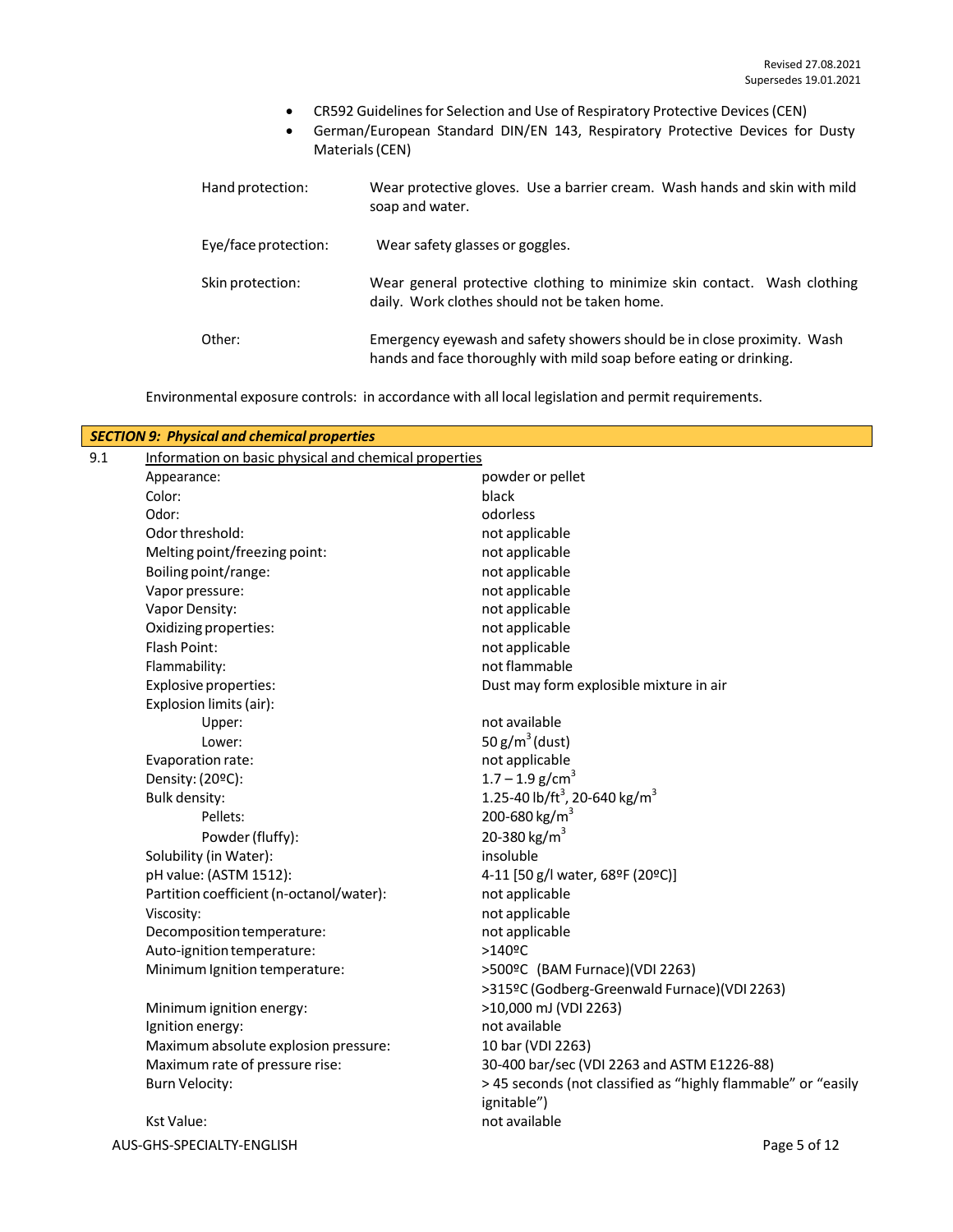ST1 not applicable

## 9.2 Otherinformation Not available

|      | <b>SECTION 10: Stability and reactivity</b>                       |                                                                                                                                                                                                                                       |
|------|-------------------------------------------------------------------|---------------------------------------------------------------------------------------------------------------------------------------------------------------------------------------------------------------------------------------|
| 10.1 | Reactivity<br>Reactivity:                                         | May react exothermically upon contact with strong oxidizers.                                                                                                                                                                          |
| 10.2 | Chemical stability<br>Stability:                                  | Stable under normal ambient conditions.                                                                                                                                                                                               |
|      | <b>Explosion data</b><br>Sensitivity to mechanical impact:        | Not sensitive to mechanical impact                                                                                                                                                                                                    |
|      | Sensitivity to static discharge:                                  | Dust may form explosible mixture in air. Avoid dust formation. Do not create<br>a dust cloud. Take precautionary measures against static discharges. Ensure<br>all equipment is earthed/grounded before beginning transfer operation. |
| 10.3 | Possibility of hazardous reactions<br>Hazardous polymerization:   | Does not occur.                                                                                                                                                                                                                       |
|      | Possibility of hazardous reactions: None under normal conditions. |                                                                                                                                                                                                                                       |
| 10.4 | Conditions to avoid<br>Conditions to avoid:                       | Avoid high temperatures >400°C (>752°F) and sources of ignition.                                                                                                                                                                      |
| 10.5 | Incompatible materials<br>Incompatible materials:                 | Strong oxidizers.                                                                                                                                                                                                                     |

10.6 Hazardous decomposition products Hazardous decomposition products: Carbon monoxide, carbon dioxide, organic products of combustion, oxides of sulfur.

|      | <b>SECTION 11: Toxicological information</b> |                                                                                                                                                                                                                                                         |              |
|------|----------------------------------------------|---------------------------------------------------------------------------------------------------------------------------------------------------------------------------------------------------------------------------------------------------------|--------------|
| 11.1 | Information on toxicological effects         |                                                                                                                                                                                                                                                         |              |
|      | <b>Acute Toxicity:</b>                       |                                                                                                                                                                                                                                                         |              |
|      | Oral LD50:                                   | $LD_{50}$ (rat) > 8000 mg/kg. (Equivalent to OECD TG 401)                                                                                                                                                                                               |              |
|      | Inhalation LD50:                             | No data available                                                                                                                                                                                                                                       |              |
|      | Dermal LD50:                                 | No data available                                                                                                                                                                                                                                       |              |
|      | Skin corrosion/irritation:                   | Rabbit: not irritating. (Equivalent to OECD TG 404)<br>Edema = $0$ (max. attainable irritation score: 4)<br>Erythema = $0$ (max. attainable irritation score: 4)<br>Assessment: Not irritating to skin.                                                 |              |
|      | Serious eye damage/irritation:               | Rabbit: not irritating. (OECD TG 405)<br>Cornea: 0 (max. attainable irritation score: 4)<br>Iris: 0 (max. attainable irritation score: 2)<br>Conjunctivae: 0 (max. attainable irritation score: 3)<br>Chemosis: 0 (max. attainable irritation score: 4) |              |
|      | AUS-GHS-SPECIALTY-ENGLISH                    |                                                                                                                                                                                                                                                         | Page 6 of 12 |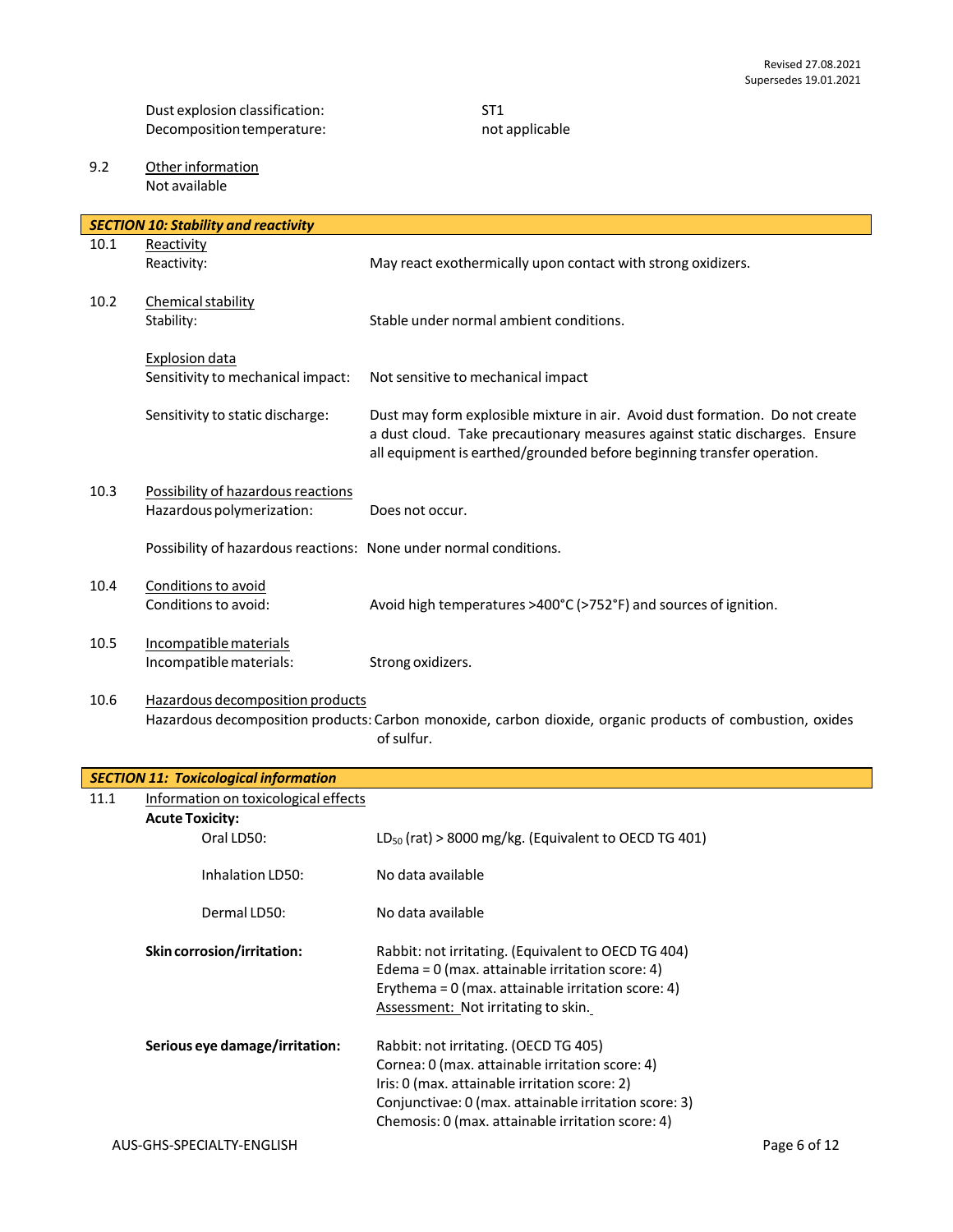Assessment: Not irritating to the eyes.

| Sensitization: | Guinea pig skin (Buehler Test): Not sensitizing (OECD TG 406) |
|----------------|---------------------------------------------------------------|
|                | Assessment: Not sensitizing in animals.                       |
|                | No cases of sensitization in humans have been reported.       |

**Germ cell mutagenicity:** *In vitro:* Carbon black is not suitable to be tested directly in bacterial (Ames test) and other *in vitro* systems because of its insolubility. However, when organic solvent extracts of carbon black have been tested, results showed no mutagenic effects. Organic solvent extracts of carbon black can contain traces of polycyclic aromatic hydrocarbons (PAHs). A study to examine the bioavailability of these PAHs showed that they are very tightly bound to carbon black and are not bioavailable (Borm, 2005).

> *In vivo:* In an experimental investigation, mutational changes in the *hprt* ene were reported in alveolar epithelial cells in the rat following inhalation exposure to carbon black (Driscoll*,* 1997). This observation is considered to be rat-specific and a consequence of "lung overload," which leads to chronic inflammation and release of reactive oxygen species. This is considered to be a secondary genotoxic effect and, thus, carbon black itself would not be considered to be mutagenic.

> Assessment: *In vivo* mutagenicity in rats occurs by mechanisms secondary to a threshold effect and is a consequence of "lung overload," which leads to chronic inflammation and the release of genotoxic oxygen species. This mechanism is considered to be a secondary genotoxic effect and, thus, carbon black itself would not be considered to be mutagenic.

**Carcinogenicity:** Animal toxicity Rat, oral, duration 2 years. Effect: no tumors.

> Mouse, oral, duration 2 years. Effect: no tumors.

Mouse, dermal, duration 18 months. Effect: no skin tumors.

Rat, inhalation, duration 2 years. Target organ: lungs. Effect: inflammation, fibrosis, tumors.

Note: Tumors in the rat lung are considered to be related to "lung overload" rather than to a specific chemical effect of carbon black itself in the lung. These effects in rats have been reported in many studies on other poorly soluble inorganic particles and appear to be rat specific (ILSI, 2000). Tumors have not been observed in other species (i.e., mouse and hamster) for carbon black or other poorly soluble particles under similar circumstances and study conditions.

#### Mortality studies(human data)

A study on carbon black production workers in the UK (Sorahan, 2001) found an increased risk of lung cancer in two of the five plants studied; however, the increase was not related to the dose of carbon black. Thus, the authors did not consider the increased risk in lung cancer to be due to carbon black exposure. A German study of carbon black workers at one plant (Morfeld, 2006; Buechte, 2006) found a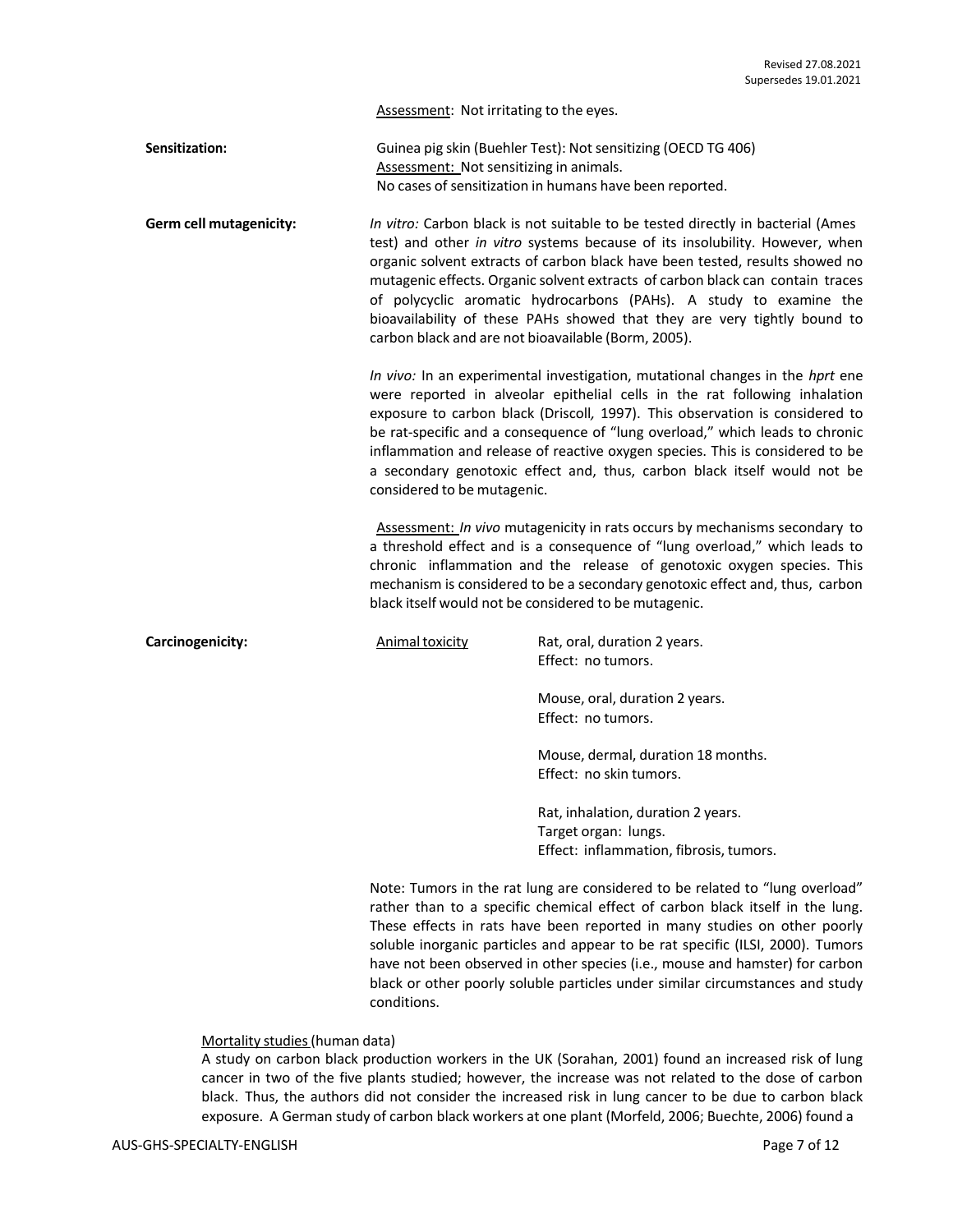similar increase in lung cancer risk but, like the Sorahan, 2001 (UK study), found no association with carbon black exposure. A large US study of 18 plants showed a reduction in lung cancer risk in carbon black production workers (Dell*,* 2006). Based upon these studies, the February 2006 Working Group at the International Agency for Research on Cancer (IARC) concluded that the human evidence for carcinogenicity was*inadequate* (IARC, 2010).

Since the IARC evaluation of carbon black, Sorahan and Harrington (2007) have re-analyzed the UK study data using an alternative exposure hypothesis and found a positive association with carbon black exposure in two of the five plants. The same exposure hypothesis was applied by Morfeld and McCunney (2009) to the German cohort; in contrast, they found no association between carbon black exposure and lung cancer risk and, thus, no support for the alternative exposure hypothesis used by Sorahan and Harrington.

Overall, as a result of these detailed investigations, no causative link between carbon black exposure and cancer risk in humans has been demonstrated.

#### IARC cancer classification

In 2006 IARC re-affirmed its 1995 finding that there is *"inadequate evidence"* from human health studies to assess whether carbon black causes cancer in humans. IARC concluded that there is *"sufficient evidence*" in experimental animal studies for the carcinogenicity of carbon black. IARC's overall evaluation is that carbon black is *"possibly carcinogenic to humans (Group 2B)".* This conclusion was based on IARC's guidelines, which generally require such a classification if one species exhibits carcinogenicity in two or more animal studies (IARC, 2010).

Solvent extracts of carbon black were used in one study of rats in which skin tumors were found after dermal application and several studies of mice in which sarcomas were found following subcutaneous injection. IARC concluded that there was *"sufficient evidence"* that carbon black extracts can cause cancer in animals(Group 2B).

#### ACGIH cancer classification

Confirmed Animal Carcinogen with Unknown Relevance to Humans(Category A3 Carcinogen).

Assessment: Applying the guidelines of self-classification under the Globally Harmonized System of Classification and Labeling of Chemicals, carbon black is not classified as a carcinogen. Lung tumors are induced in rats as a result of repeated exposure to inert, poorly soluble particles like carbon black and other poorly soluble particles. Rat tumors are a result of a secondary non-genotoxic mechanism associated with the phenomenon of lung overload. This is a species-specific mechanism that has questionable relevance for classification in humans. In support of this opinion, the CLP Guidance for Specific Target Organ Toxicity – Repeated Exposure (STOT-RE), cites lung overload under mechanisms not relevant to humans. Human health studies show that exposure to carbon black does not increase the risk of carcinogenicity.

**Reproductive and developmental toxicity:** Assessment: No effects on reproductive organs or fetal development have been reported in long-term repeated dose toxicity studies in animals.

| Specific target organ toxicity – single exposure (STOT-SE): | As: |
|-------------------------------------------------------------|-----|
|                                                             | tar |
|                                                             |     |

**sessment: Based on available data, specific** get organ toxicity is not expected after single oral, single inhalation, or single dermal exposure.

## **Specific target organ toxicity – repeated exposure (STOT-RE):**

**Animal toxicity** 

Repeated dose toxicity: inhalation (rat), 90 days, No Observed Adverse Effect Concentration (NOAEC) = 1.1 mg/m $3$  (respirable)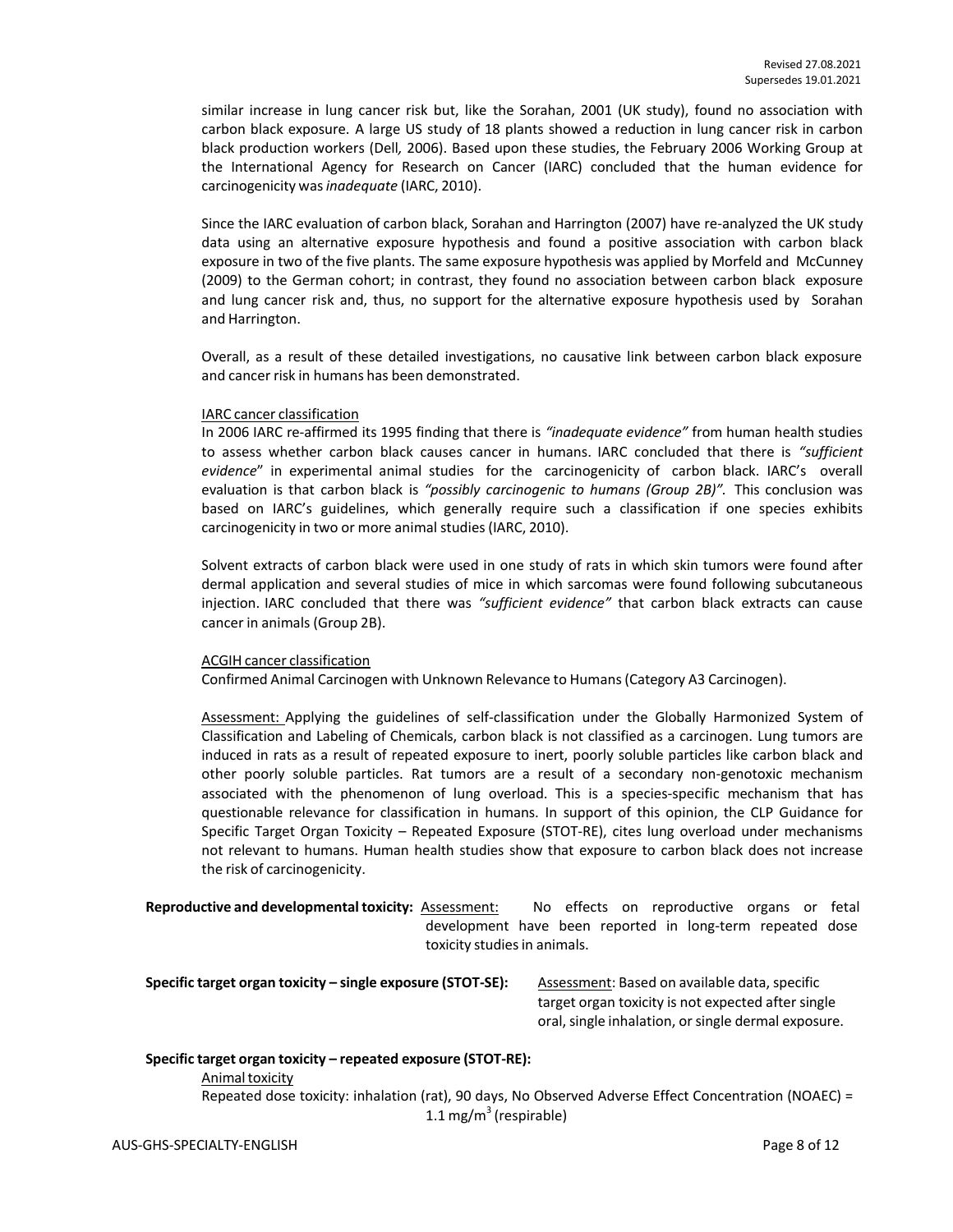Target organ/effects at higher doses are lung inflammation, hyperplasia, and fibrosis.

Repeated dose toxicity: oral (mouse), 2 yrs, No Observed Effect Level (NOEL) = 137 mg/kg (body wt.)

Repeated dose toxicity: oral (rat), 2 yrs, NOEL = 52 mg/kg (body wt.)

Although carbon black produces pulmonary irritation, cellular proliferation, fibrosis, and lung tumors in the rat under conditions of lung overload, there is evidence to demonstrate that this response is principally a species-specific response that is not relevant to humans.

## Morbidity studies(human data)

Results of epidemiological studies of carbon black production workers suggest that cumulative exposure to carbon black may result in small, non-clinical decrements in lung function. A U.S. respiratory morbidity study suggested a 27 ml decline in  $FEV_1$  from a 1 mg/m 8 hour TWA daily (inhalable fraction)

exposure over a 40-year period (Harber, 2003). An earlier European investigation suggested that exposure to 1 mg/m<sup>3</sup> (inhalable fraction) of carbon black over a 40-year working lifetime would result in a 48 ml decline in FEV<sub>1</sub> (Gardiner, 2001). However, the estimates from both studies were only of borderline statistical significance. Normal age-related decline over a similar period of time would be approximately 1200 ml.

In the U.S. study, 9% of the highest non-smokers exposure group (in contrast to 5% of the unexposed group) reported symptoms consistent with chronic bronchitis. In the European study, methodological limitations in the administration of the questionnaire limit the conclusions that can be drawn about reported symptoms. This study, however, indicated a link between carbon black and small opacities on chest films, with negligible effects on lung function.

## Assessment:

**Inhalation** - Applying the guidelines of self-classification under GHS, carbon black is not classified under STOT-RE for effects on the lung. Classification is not warranted on the basis of the unique response of rats resulting from "lung overload" following exposure to poorly soluble particles such as carbon black. The pattern of pulmonary effects in the rat, such as inflammation and fibrotic responses, are not observed in other rodent species, non-human primates, or humans under similar exposure conditions. Lung overload does not appear to be relevant for human health. Overall, the epidemiological evidence from well-conducted investigations has shown no causative link between carbon black exposure and the risk of nonmalignant respiratory disease in humans. A STOT-RE classification for carbon black after repeated inhalation exposure is not warranted.

**Oral:** Based on available data, specific target organ toxicity is not expected after repeated oral exposure.

**Dermal:** Based on available data and the chemical-physical properties (insolubility, low absorption potential), specific target organ toxicity is not expected after repeated dermal exposure.

**Aspiration hazard:** Assessment: Based on industrial experience and the available data, no aspiration hazard is expected.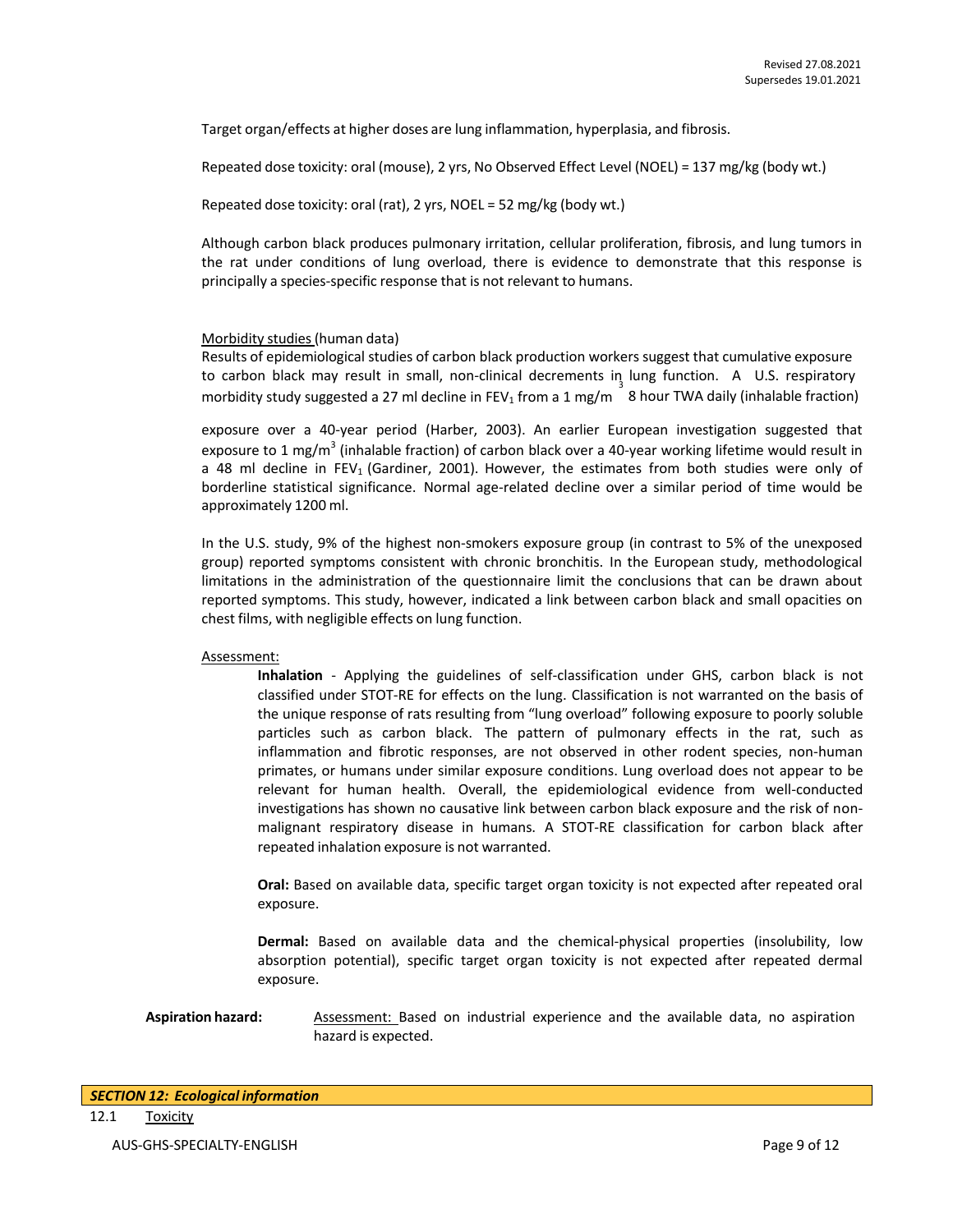Revised 27.08.2021 Supersedes 19.01.2021

Aquatic toxicity: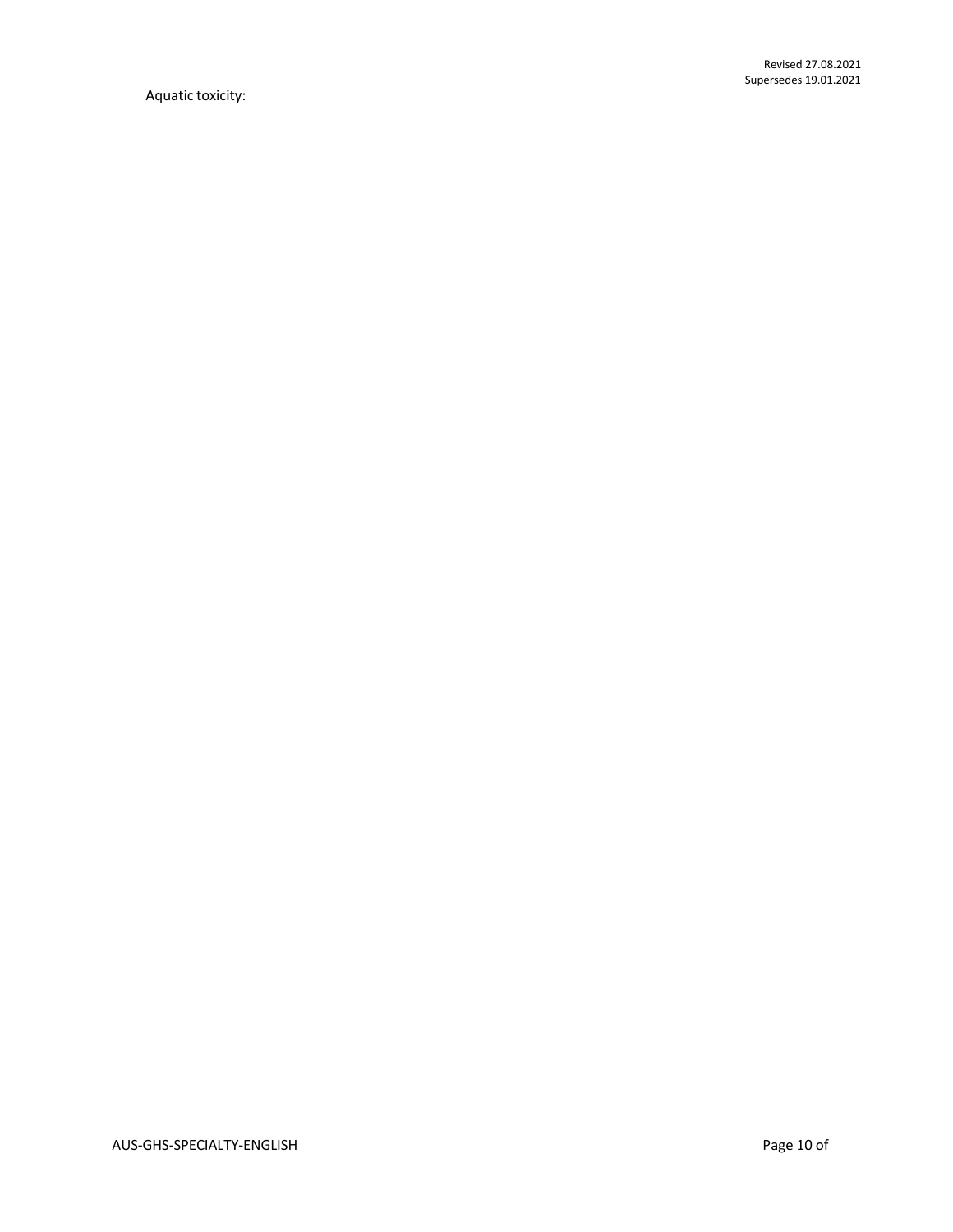| Acute fish toxicity:         | $LCD (96 h) 1000mg/l$ , Species:<br><i>Brachydanio rerio</i> (zebrafish),<br>Method: OECD Guideline 203     |
|------------------------------|-------------------------------------------------------------------------------------------------------------|
| Acute invertebrate toxicity: | EC50 (24 h) > 5600 mg/l, Species: Daphnia magna (waterflea),<br>Method: OECD Guideline 202                  |
| Acute algae toxicity:        | EC50 (72 h) >10,000 mg/l, NOEC 10,000 mg/l, Species: Scenedesmus<br>subspicatus, Method: OECD Guideline 201 |
| Activated sludge:            | ECO (3 h) > 400 mg/l, EC10 (3h): ca. 800 mg/l, Method: DEV L3 (TTC<br>test)                                 |

## 12.2 Persistence and degradability Not soluble in water. Expected to remain on soil surface. Not expected to degrade.

- 12.3 Bioaccumulative potential Not expected because of the physicochemical properties of the substance.
- 12.4 Mobility in soil Not expected to migrate. Insoluble.
- 12.5 Results of PBT and vPvB assessment Carbon black is not a PBT or a vPvB.
- 12.6 Other adverse effects Not available.

## 13.1 Waste treatment methods Product disposal: Product should be disposed of in accordance with the regulations issued by the appropriate federal, provincial, state, and local authorities. Container/Packagingdisposal: Empty packaging must be disposed of in accordance with national and local laws. *SECTION 13: Disposal considerations*

## *SECTION 14: Transport information*

The International Carbon Black Association organized the testing of seven ASTM reference carbon blacks according to the UN method, Self-Heating Solids. All seven reference carbon blacks were found to be "Not a self-heating substance of Division 4.2." The same carbon blacks were tested according to the UN method, Readily Combustible Solids and found to be "Not a readily combustible solid of Division 4.1;" under current UN Recommendations on the Transport of Dangerous Goods.

The following organizations do not classify carbon black as a "hazardous cargo" if it is "carbon, non-activated, mineral origin." Birla Carbon's carbon black products meet this definition.

| <u>DOT</u> | <b>IMDG</b>          | RID           | <b>ADR</b> | ICAO (air) | <b>IATA</b> |
|------------|----------------------|---------------|------------|------------|-------------|
| 14.1       | UN/ID No             | Not regulated |            |            |             |
| 14.2       | Proper shipping name | Not regulated |            |            |             |
| 14.3       | Hazard class         | Not regulated |            |            |             |
| 14.4       | Packing group        | Not regulated |            |            |             |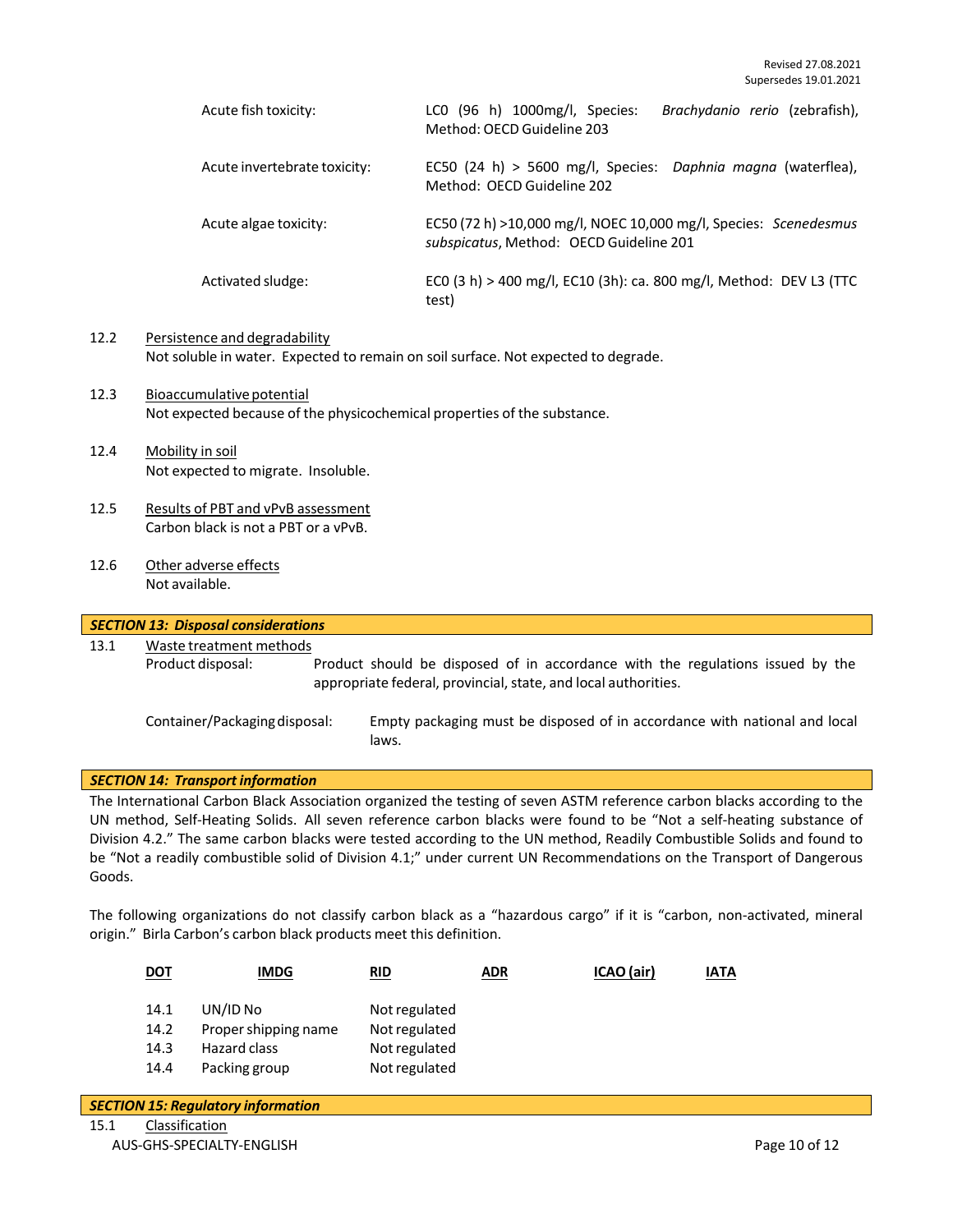Australia: Not a hazardous substance or mixture according to the Globally Harmonized System (GHS) Rev. 3 referred to in the Australia Model Work Health and Safety Regulation (WHS).

## International Inventories:

Carbon black, CAS number 1333-86-4, appears on the following inventories:

| AICS                          |
|-------------------------------|
| DSL.                          |
| <b>IECSC</b>                  |
| EINECS (EINECS-RN: 215-609-9) |
| ENCS                          |
| <b>KECI</b>                   |
| <b>PICCS</b>                  |
| <b>TCSI</b>                   |
| <b>NZIOC</b>                  |
| TSCA                          |
|                               |

| <b>SECTION 16: Other Information</b> |                                  |                                    |                                  |  |  |  |  |
|--------------------------------------|----------------------------------|------------------------------------|----------------------------------|--|--|--|--|
| Contact Information                  |                                  |                                    |                                  |  |  |  |  |
| Birla Carbon U.S.A., Inc.            | Birla Carbon Brasil Ltda.        | Birla Carbon Egypt S.A.E.          | Birla Carbon China (Weifang)     |  |  |  |  |
| 370 Columbian Chemicals Lane         | Estrada Renê Fonseca S/N         | El-Nahda Road                      | Co., Ltd.                        |  |  |  |  |
| Franklin, LA 70538-1149, U.S.A.      | Cubatão SP Brazil                | Amreya, Alexandria, Egypt          | Binhai Economic Development      |  |  |  |  |
| Telephone +1 337 836 5641            | CEP 11573-904                    | +20 3 47 70 102                    | Zone                             |  |  |  |  |
|                                      | PABX Operator +55 13 3362 7100   |                                    | Weifang, Shandong, 262737,       |  |  |  |  |
|                                      |                                  |                                    | <b>PRC</b>                       |  |  |  |  |
|                                      |                                  |                                    | Telephone +86 (0536) 530 5978    |  |  |  |  |
| Birla Carbon U.S.A., Inc.            | Birla Carbon Italy S.R.L.        | Birla Carbon India Private Limited | Birla Carbon China (Jining) Co.  |  |  |  |  |
| 3500 South Road S                    | Via S Cassiano, 140              | K-16, Phase II, SIPCOT Industrial  | Ltd.                             |  |  |  |  |
| Ulysses, KS 67880-8103, U.S.A.       | I - 28069 San Martino di Trecate | Complex                            | No. 6, Chenguang Road, Jibei     |  |  |  |  |
| Telephone +1 620 356 3151            | (NO) Italy                       | Gummidipoondi - 601201             | High-Tech Industry Park Zone     |  |  |  |  |
|                                      | Telephone +39 0321 7981          | Dist: Thiruvallur, Tamil Nadu      | Jining City, Shandong Province   |  |  |  |  |
|                                      |                                  | India                              | The People's Republic of China,  |  |  |  |  |
|                                      |                                  | +91 44 279 893 01                  | 272000                           |  |  |  |  |
|                                      |                                  |                                    | Telephone +86 (0537) 677 9018    |  |  |  |  |
| Birla Carbon Canada Ltd.             | Birla Carbon Hungary Ltd.        | Birla Carbon India Private Limited | Birla Carbon Korea Co., Ltd.     |  |  |  |  |
| 755 Parkdale Ave. North              | H - 3581 Tiszaújváros            | Village Lohop, Patalganga,         | #1-3, Ulha-Dong                  |  |  |  |  |
| P.O. Box 3398, Station C             | P.O.B. 61, Hungary               | Taluka: Khalapur                   | Yeosu city, cheonnam 555-290,    |  |  |  |  |
| Hamilton, Ontario L8H 7M2            | Telephone +36 49 544 000         | Dist.: Raigad 410207               | Korea                            |  |  |  |  |
| Canada                               |                                  | Maharashtra, India                 | Telephone 82-61-688-3330         |  |  |  |  |
| Telephone +1 905 544 3343            |                                  | +91 22 2192 250133                 |                                  |  |  |  |  |
| Birla Carbon Brasil Ltda.            | Birla Carbon Spain, S.L.U.       | Birla Carbon India Private Limited | Birla Carbon Thailand Public Co. |  |  |  |  |
| Via Frontal km, 1, S/N. Polo         | Carretera Gajano-Pontejos        | Murdhwa Industrial Area            | Ltd.                             |  |  |  |  |
| Petroquimico                         | 39792 Gajano, Cantabria          | P.O. Renukook, Dist: Sonebhadra    | 44 M.1, T. Posa, A. Muang        |  |  |  |  |
| Camaçari Bahia Brazil                | Apartado 283, Santander, Spain   | $U.P. Pin - 231217$                | Angthong 14000                   |  |  |  |  |
| CEP 42.810-320                       | Telephone +34 942 503030         | India                              | +66 35 672 150-4                 |  |  |  |  |
| Telephone +55 71 3616 1100           |                                  | +91 5446 252 387/88/89/90/91       |                                  |  |  |  |  |

## References:

Borm, P.J.A., Cakmak, G., Jermann, E., Weishaupt C., Kempers, P., van Schooten,FJ., Oberdorster, G., Schins, RP. (2005) Formation of PAH-DNA adducts after in-vivo and vitro exposure of rats and lung cell to different commercial carbon blacks. Tox.Appl. Pharm. 1:205(2):157-67.

Buechte, S, Morfeld, P, Wellmann, J, Bolm-Audorff, U, McCunney, R, Piekarski, C. (2006) Lung cancer mortality and carbon black exposure – A nested case-control study at a German carbon black production plant. J.Occup. Env.Med. 12: 1242-1252.

AUS-GHS-SPECIALTY-ENGLISH Page 11 of 12